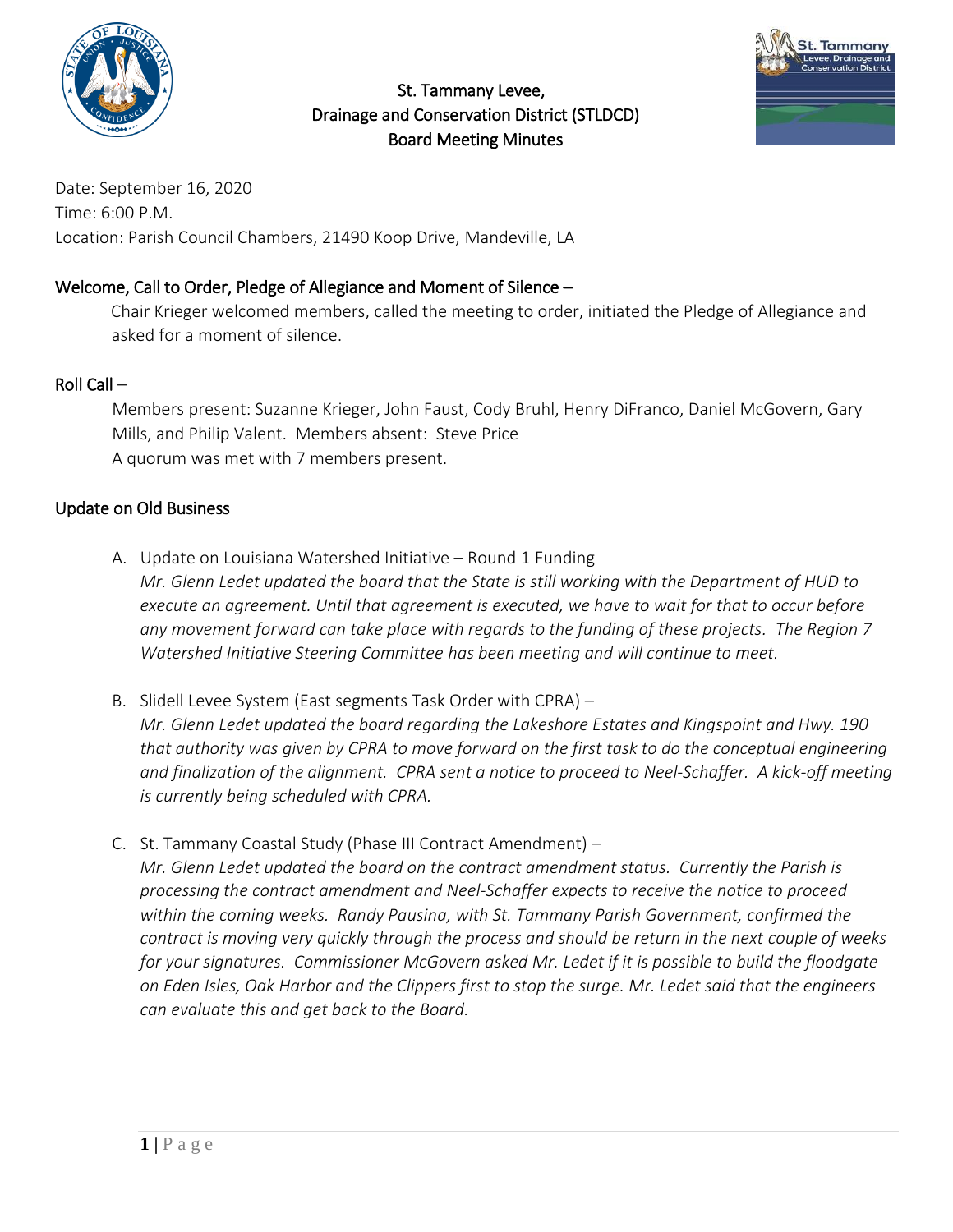#### Public Comments/Questions –

*It was brought to the attention of the Board to please define the Oak Harbor area so that everyone knows all the areas that are included. Ms. Bonnie Peyroux also requested that the Board include Highway 11 in their evaluations.* 

#### New Business

A. Update on Coastal Louisiana Levee Consortium Meeting – John Faust

*The consortium plans to propose a constitutional amendment and present it to the state legislature to have all levee boards funded. Currently, there are about 5 levee boards that were created without a revenue source. Prior to 2004 levee boards were funded by constitutional law with a 5mils revenue source. After Katrina language was added to the statute that if a levee board wanted to increase or create a revenue source it had to go before a vote of the people. The executive board of the Consortium will continue to discussions regarding the creations of funding sources for current and future flood control projects. A few sources discussed were GOMESA; State mineral revenues, grants, B.P. Oil spill funds, and federal funding. Also discussed were the Flood Insurance issues (NFIP) as well as the effects they could have on the development of levee systems.*

B. Update on Stakeholder Meetings

Commissioner Krieger updated the Board on the Stakeholder meetings that have taken place around the parish. As to date approximately 62 meetings have occurred. Commissioner Krieger is in the process of starting conversations with Cary Menard, with the District Attorney's office and Assessor Louis Fitzmorris' office with regards to starting the process to put a mileage on the ballot. It is Commissioner Krieger's plan to start a committee to review all avenues for funding.

#### C. HSDRRS Presentation

*Mr. Tommy Thompson presented a PowerPoint presentation regarding federal funding for Flood Protection in St. Tammany Parish. Mr. Thompson stated the decision from the USACE will not come down until January 2021. That is the first in a three step process. It will take another two years for funding and then approximately three to five years to design and construct. Mr. Thompson offered the suggestion to ask the Louisiana Congressional Delegation to include St. Tammany Parish in the USACE's HSDRRS \$3.2 billion funding request to Congress. Commissioner Faust moved that Neel-Schaffer engineers review and study the impact from the information that Mr. Thompson presented and assist the Levee District in providing information to USACE to incorporate it into the current USACE study underway. The motion was seconded by Commissioner McGovern, there being no objections the motion passed unanimously.*

Public Comments/Questions – Several members of the public expressed their concerns regarding the USACE and the time frame for the construction of the protection projects. Rustin Legendre representing Congressman Steve Scalise will bring these concerns to the congressman's staff in D.C.

#### Treasurer's Report –

*Commissioner Krieger updated the Board on the STLDCD Treasurer's Report. July beginning balance: \$31,115.51, with one check written to Lindfield, Hunter, and Junis o the amount of \$360.00. The ending balance for July is \$30,755.51. August beginning balance of \$30,755.51 with no*